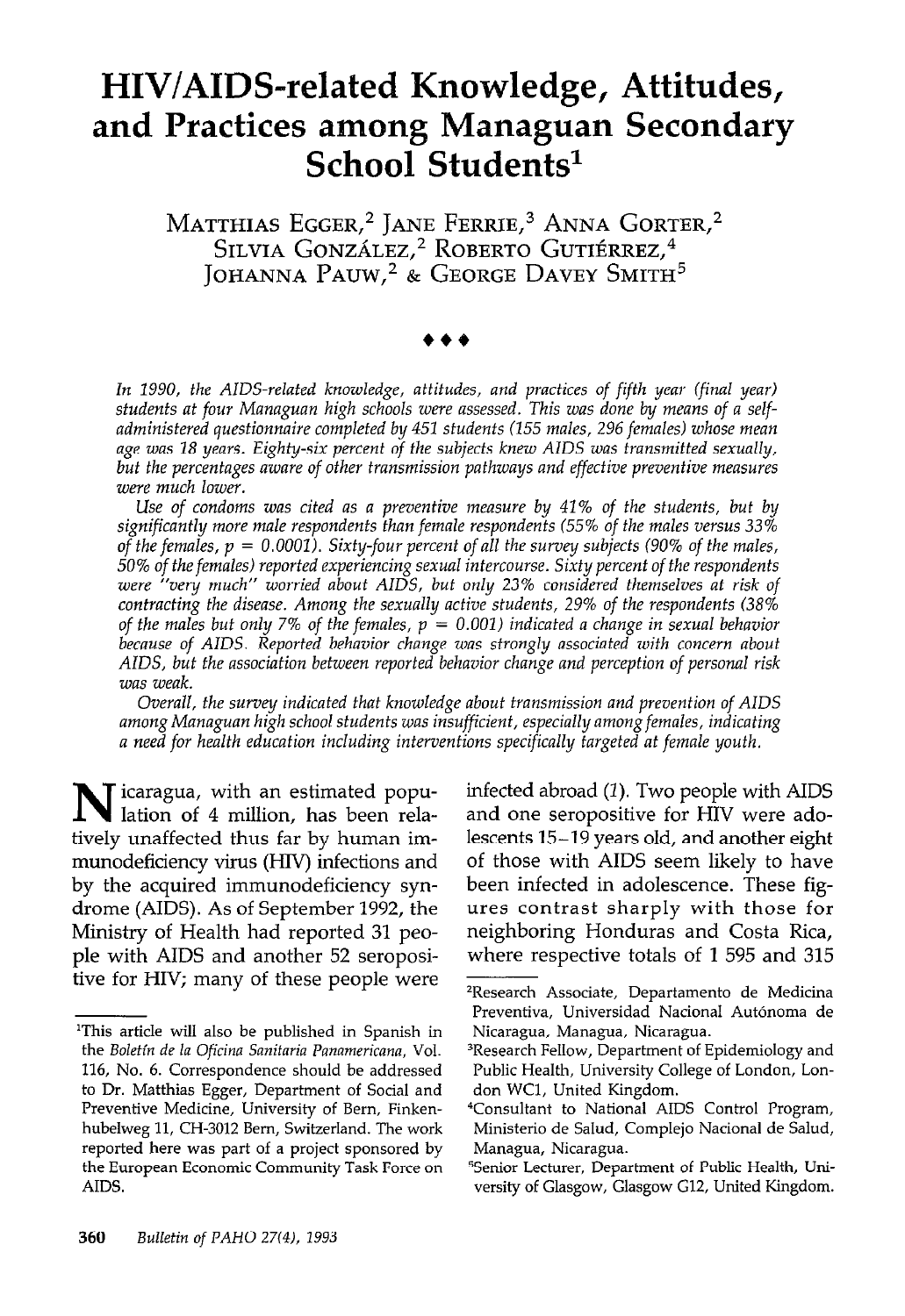AIDS cases had been reported as of 1 December 1991 (1).

The reasons for the low prevalences of AIDS cases and HIV infections in Nicaragua are a matter for debate, but the country's isolation caused by war and an economic embargo in the 198Os, its selfsufficiency for blood products, and its low prevalence of intravenous drug users may have contributed to this situation.

The end of the war in 1990 was accompanied by the return of troops and refugees from Honduras and many Nicaraguan citizens from the United States of America. These influxes may fuel an increase in the number of HIV infections in Nicaragua in the near future  $(1, 2)$ .

The male to female ratio among all seropositive persons is 2.5:1, but is 0.9:1 among those probably infected within the country. These figures indicate that within Nicaragua, HIV is likely to spread predominantly by heterosexual transmission. Since condom use is low and sexually transmitted diseases (STDs) are common, the potential exists for a severe HIV epidemic.

A high prevalence of sexual and drugrelated high-risk behaviors (and therefore a potential for HIV infection) has been found among adolescents of many countries, including Nicaragua (3, 4). Many youths perceive themselves invulnerable to harm, which makes them less likely to adopt preventive behavior patterns. For these reasons, national AIDS prevention strategies give high priority to development and implementation of HIV education programs for adolescents (5).

Knowledge, attitudes, and practices (KAP) studies assessing the prevalent knowledge about AIDS and HIV infection and the frequency of high-risk behaviors in a target population can provide information that is useful in designing and evaluating education campaigns (6). This article reports the results of one such KAP study that was conducted in 1990

among students attending four Managua high schools.

### MATERIALS AND METHODS

An anonymous, voluntary survey was conducted in four secondary schools located in Managua's District IV (Figure 1). Two public schools (Maestro Gabriel and Experimental México), one private Catholic school (Colegio Loyola), and one private Evangelical school (Colegio Bautista) were included. The two public schools serve mainly the children of families in lower socioeconomic strata, while the private schools include students from middle class families.

All students in the last (fifth) year of study at each school who were present on the day of the research team's visit were invited to participate. The purpose and the anonymous nature of the survey were explained. The survey instrument, a self-administered questionnaire, was filled out during a single 40-minute classroom period. The questionnaire contained both open-ended and closed questions regarding the students' demographic characteristics, knowledge and attitudes about AIDS, and sexual behavior patterns including condom use. The term "AIDS" was used in lieu of "HIV infection," because it was felt that the latter concept was not we11 understood by the study population at the time of the survey.

The wording of questionnaire items was pretested on students from a school not included in the study, and a number of changes were made as a result.

Response categories were developed to facilitate coding of open-ended responses. A response could fall into more than one category (for example, when a student mentioned more than one route of HIV transmission). Data were analyzed using the statistical packages PC-SAS and EGRET. The proportions and statistical test results shown for each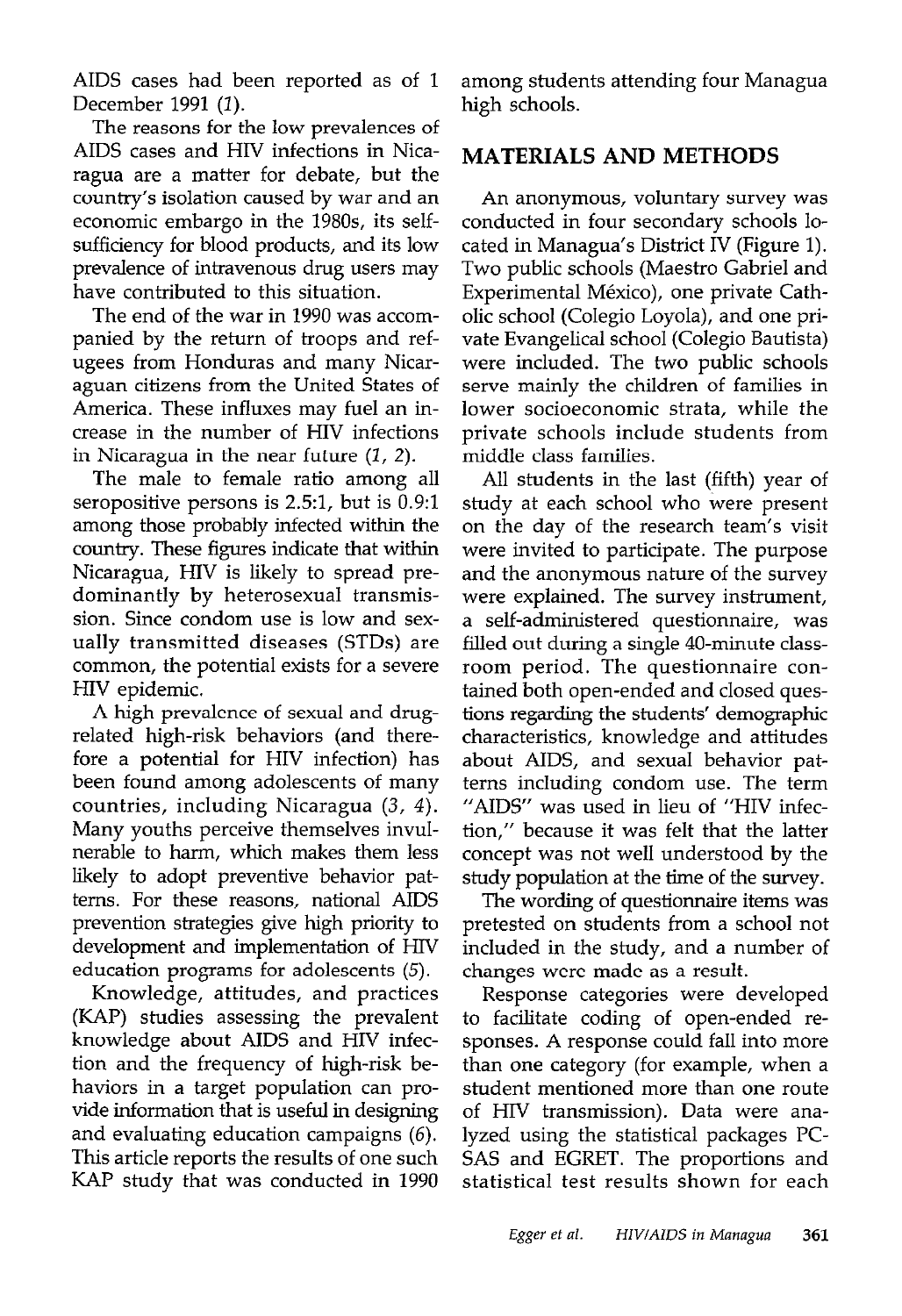Figure 1. A map of Managua indicating the location of the four District IV secondary schools at which the survey was conducted.



questionnaire item are based on the number of students giving valid answers to that item. Percentage response rates to each item were determined by dividing the number of valid responses by the total number of participants ( $n = 451$ ) and multiplying by a hundred. Scores for "right" or "wrong" perceptions of AIDS transmission and prevention were derived by adding the number of answers considered "right" or "wrong" by accepted conventional wisdom.

Associations between variables were evaluated by simple cross-tabulations and by multiple logistic regression analyses (7). Chi-square tests (with continuity correction where appropriate) were used to assess significance. Between-group comparisons of continuous variables were made using unpaired Student's t-tests or Wilcoxon rank sum tests. Subgroup analyses were performed on that 64% of the participating students who said they had experienced sexual intercourse.

### RESULTS

All 451 students asked agreed to participate. Accordingly, a total of 451 subjects (104 at Maestro Gabriel, 112 at Experimental Mexico, 139 at Colegio Bautista, and 96 at Colegio Loyola) were included in the survey. Questionnaire responses at the different schools agreed closely enough for presentation of pooled results. Response rates were 100% for items regarding knowledge about HIV transmission and prevention, but were generally lower (and notably lower among females than males) for other items. Overall, the mean male response rate was  $91\%$  (with a range of  $80\%$  to  $100\%$ ), while the mean female response rate was 69% (with a range of 17% to 100%). In a multiple logistic model, apart from female gender, nonresponse was associated with younger age, no sexual experience, and less knowledge about HIV transmission and prevention.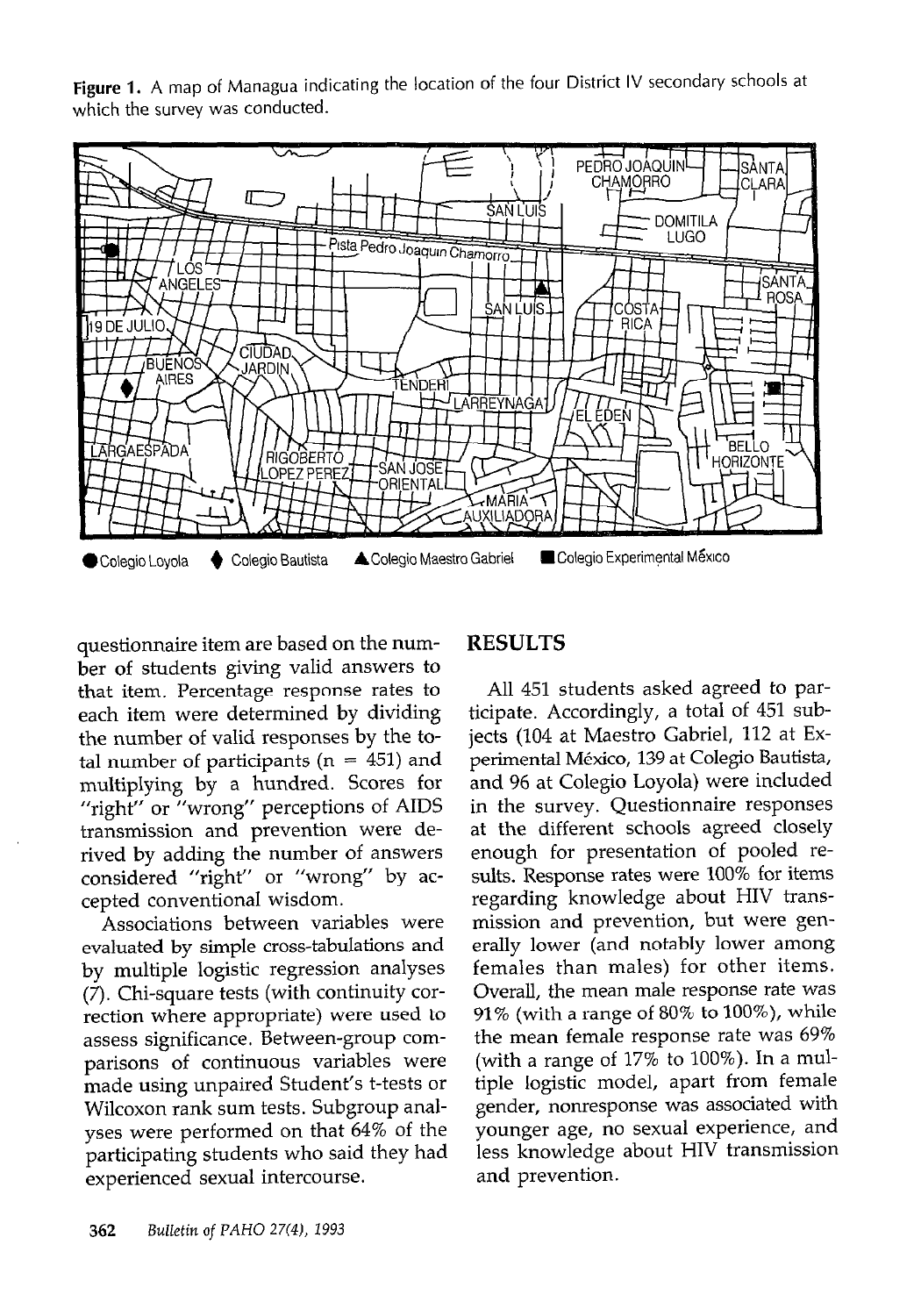One hundred and fifty-five (34%) of the participating students were male. In all four schools the mean age of these male students was greater than the mean age of participating female students (the overall means being 18.4 years for males versus 17.9 years for females,  $p = 0.004$ . Survey subjects attending the two public schools were older, on the average, than those attending the private schools (18.4 years versus 17.8 years,  $p = 0.0001$ ), despite a slightly higher percentage of participating male students (38% versus 31%) at the private schools. The great majority of the subjects (96%) said they were single.

#### Knowledge about AIDS Transmission and Prevention

The survey participants were relatively well aware of HIV's sexual transmission, 86% of them citing this route (Table 1). In contrast, less than half cited transmission via blood transfusion or the sharing of piercing objects. Small percentages (8% of the males and 10% of the females) indicated they had at least one misconception or did not know how HIV is transmitted.

Knowledge about prevention was considerably less developed, with only 41% of the subjects indicating that HIV transmission could be prevented by using condoms (Table 1). Male students were significantly ( $p = 0.0001$ ) more aware of the importance of condoms than female students. Prevention by carefully selecting one's sexual partner, a concept of questionable value, was mentioned by 25% of the males and 33% of the females (regarding this difference,  $p = 0.09$ ). Prevention of HIV transmission in the population through education was cited by 13% of the males and 11% of the females. Other ways to prevent sexual transmission, such as abstinence or monogamy, were infrequently mentioned. Abstinence from drugs was cited by only 1%

Table 1. Knowledge about HIV transmission and prevention among the 451 high school students in the survey population, as indicated by their answers to two open-ended questions (response rate  $= 100\%$ ).

|                                           | Males | Females<br>$(N = 155)$ $(N = 296)$ |
|-------------------------------------------|-------|------------------------------------|
| How is HIV transmitted?                   |       |                                    |
| Sexual contact                            | 88%   | 84%                                |
| Blood transfusion                         | 42%   | 41%                                |
| Sharing piercing objects                  | 37%   | 41%                                |
| Kisses, sweat                             | 4%    | 6%                                 |
|                                           | 3%    | 2%                                 |
| Sharing any object                        |       |                                    |
| Public toilets                            | 0%    | 1%                                 |
| Don't know                                | 1%    | 1%                                 |
| How can transmission of HIV be prevented? |       |                                    |
| Use of condom                             | 55%   | $33%$ <sup>a</sup>                 |
| Selection of sexual partner               | 25%   | 33%                                |
| Education                                 | 13%   | 11%                                |
| Taking care with                          |       |                                    |
| piercing objects                          | 9%    | 11%                                |
| Monogamy                                  | 4%    | 3%                                 |
| Abstinence from sexual                    |       |                                    |
| intercourse                               | 2%    | 2%                                 |
| Seeing a specialist                       | 3%    | 4%                                 |
| Taking a blood test                       | 1%    | 2%                                 |
| Isolating sick people                     | 1%    | 2%                                 |
| Abstinence from drugs                     | 1%    | 1%                                 |
| Vaccination                               | 1%    | 1%                                 |
| Don't know                                | 3%    | 4%                                 |
|                                           |       |                                    |

 $p = 0.0001$  for gender difference by Yates corrected Chisquare test.

 $b_p = 0.088$  for gender difference by Yates corrected Chisquare test.

of the participants. However, clearly incorrect answers, such as being tested or vaccinated, were provided by only a small minority.

#### Attitudes toward Condoms

All students had heard about condoms. When asked in what situation they should be used, the most frequent answer by males was "with prostitutes" and by females was "for contraception" (Table 2). The great majority of males (84%) but only 26% of the females claimed that they knew how to use condoms. Some stu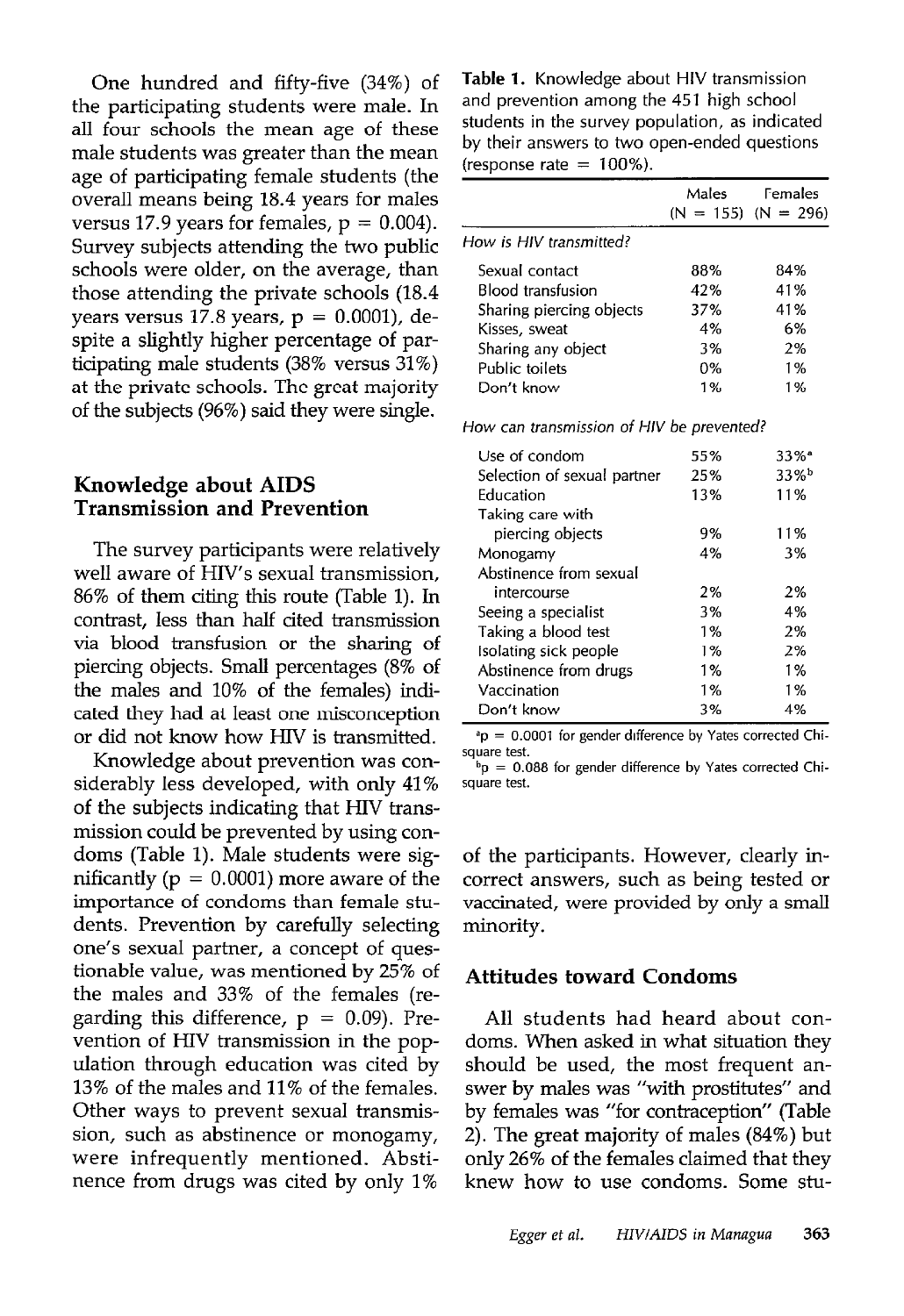Table 2. Attitudes toward condoms reported by those of the 451 survey subjects who responded to the open-ended questions shown. Response rates  $\geq 80\%$  except for female respondents to the third question (in brackets), of whom 17% responded.

|                                 | Males | Females<br>$(N = 155)$ $(N = 296)$ |
|---------------------------------|-------|------------------------------------|
| When should one use condoms?    |       |                                    |
| With prostitutes                | 39%   | 22%                                |
| For contraception               | 32%   | 39%                                |
| Always                          | 29%   | 33%                                |
| To avoid STDs                   | 11%   | 7%                                 |
| To avoid AIDS                   | 1%    | 1%                                 |
| Never, they reduce sexual       |       |                                    |
| pleasure                        | 4%    | 1%                                 |
| Do you know how to use condoms? |       |                                    |
| Yes                             | 84%   | 26%                                |
| Nο                              | 16%   | 74%                                |
|                                 |       |                                    |

Do you have difficulty obtaining condoms?

| No<br>79% | [16%]          |
|-----------|----------------|
| -----     | [84%]<br>----- |

 $n<sub>p</sub> < 0.001$  for gender difference by Yates corrected Chisquare test.

 $b<sub>p</sub>$  < 0.0001 for gender difference by Yates corrected Chisquare test.

dents indicated difficulty in obtaining condoms, but it should be noted that this question about procurement difficulty was answered by only 17% of the female subjects.

#### Sexual Behavior and Condom Use

Sixty-four percent of the subjects (90% of the men as compared to 50% of the women,  $p < 0.0001$ ) reported having had sexual intercourse. The self-reported nonvirgins were 5 months older, on the average, than the virgins (18.3 years versus 17.8 years,  $p = 0.003$  and were more likely to mention condoms as a measure to prevent HIV infection (odds ratio adjusted for sex and age 1.6,  $p = 0.036$ .

Among those reporting sexual intercourse, the male subjects' mean reported age at the first encounter was significantly lower ( $p = 0.0001$ ) than that of the female subjects (Table 3). However, here again the response rate to this question was very low among females.

The mean number of reported sexual partners during the year preceding the survey was higher for males than for females (Table 3). Indeed, 60% of the males but only 3% of the females reported more than one sexual partner within the last year ( $p < 0.0001$ ); and 47% of the males versus 2% of the females said they had more than one sex partner at the time of the survey ( $p < 0.0001$ ).

Condom use was more prevalent among males than females. Overall, 49% of the sexually experienced males but only 10% of the females said they had used a condom at least once  $(p < 0.0001)$ . Eleven percent of the experienced males and 1% of the females said that they always used a condom (see Table 3).

Within the entire sexually experienced study population, use of condoms was positively associated with the number of sexual partners over the last year (the odds ratio for every additional sexual partner, adjusted for sex, was  $1.3$ ,  $p =$ 0.014). No association was found between condom use and the subjects' knowledge scores for HIV transmission or prevention, or between condom use and the proportion of subjects mentioning condom use as a way to protect against HIV infection.

Overall, the most frequent reason put forward by the sexually experienced for using condoms was contraception (51%), followed by prevention of STD (46%). Sexually experienced female subjects mentioned contraception more often than experienced males (86% versus 45%,  $p =$ O.Oll), whereas experienced males tended to mention prevention of STD more frequently. Using condoms specifically to prevent AIDS was cited by only 5% of the sexually experienced subjects. A sim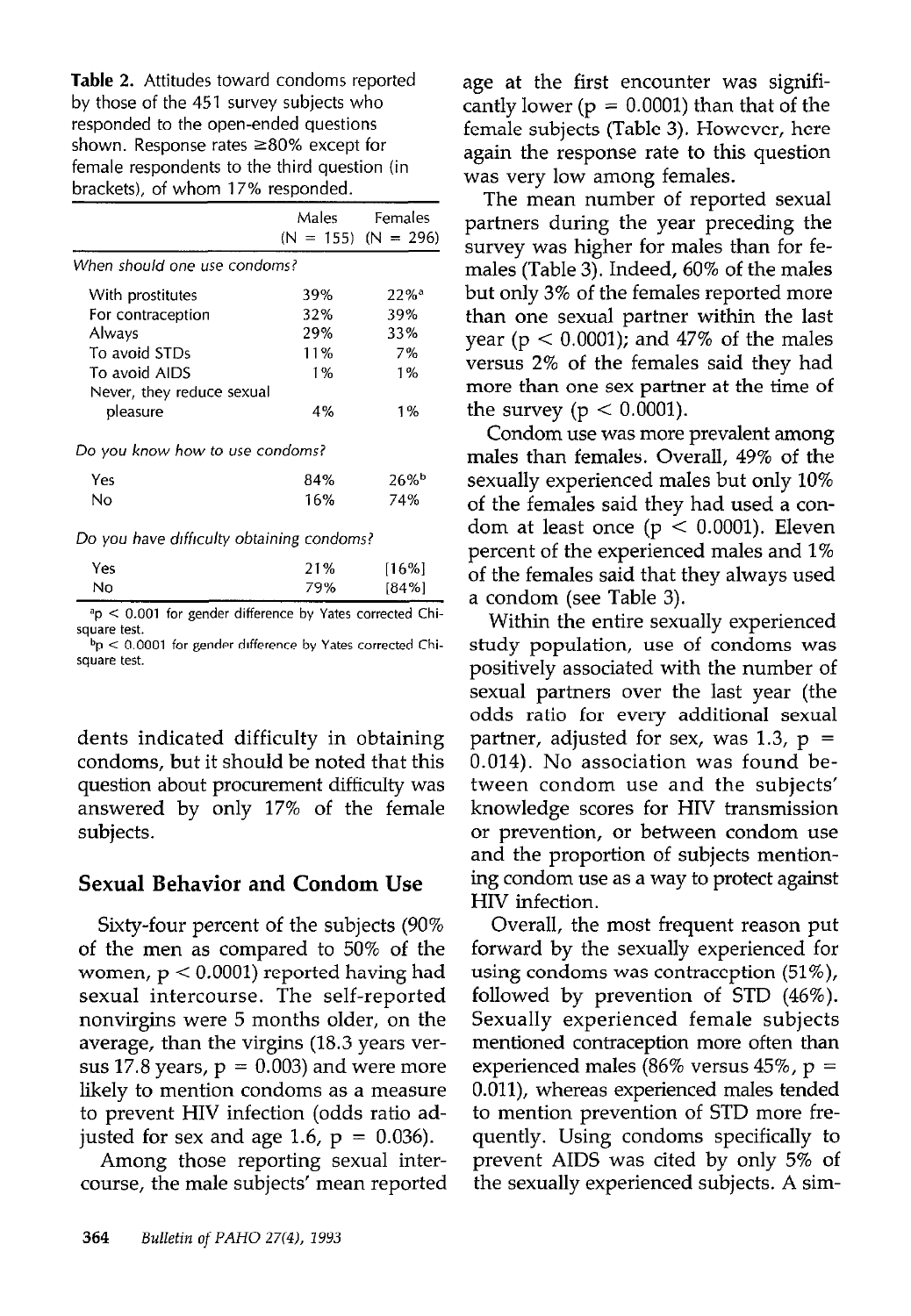Table 3. Sexual behavior and condom use reported by the 288 subjects who said they had experienced sexual intercourse and who responded to the various questions. Response rates  $\geq 70\%$  except for numbers in brackets, where the response rates were as follows: age at first intercourse 29%, number of sexual partners in preceding year 59%, and number of current sexual partners 66%.

|                                      | Males<br>$(N = 140)$ | Females<br>$(N = 148)$          |
|--------------------------------------|----------------------|---------------------------------|
| Age at first sexual intercourse:     |                      |                                 |
| Mean age (age range)<br>in years     | $15.0(10-21)$        | $[17.4 (15 - 21)]$ <sup>a</sup> |
| Number of sexual partners last year: |                      |                                 |
| Mean number<br>(number range)        | $2.7(0-22)$          | $[0.5 (0-3)]^b$                 |
| Number of current sexual partners:   |                      |                                 |
| $0 - 1$<br>>1                        | 53%<br>47%           | $[98%]$ <sup>c</sup><br>12%1    |
| Condom use:                          |                      |                                 |
| Never                                | 51%                  | 90%                             |
| Once                                 | 10%                  | 3%                              |
| Sometimes                            | 28%                  | 6%                              |
| Always                               | 11%                  | 1%                              |

 $a_{\rm p} = 0.0001$  with Student's t-test.

 $b_p = 0.0001$  with Wilcoxon rank sum test.

 $c_p < 0.0001$  with Yates corrected Chi-square test.

ilar proportion of experienced male and female subjects reported difficulty obtaining condoms.

#### Concern, Perception of Risk, and Behavior Changes

A majority of both male and female respondents indicated that they were "very much" or "more or less" concerned about AIDS (Table 4). Only small percentages of the males (10%) and females (5%) said they were "not at all" worried about AIDS. Sexually active students who said that they were "not at all" worried about AIDS reported lower levels of behavioral change because of AIDS (13% versus 35% of all other sex-

ually experienced subjects), lower knowledge scores (1.9 versus 2.4), but a higher number of sexual partners over the Iast year (3.2 versus 1.6), although these differences reached conventional levels of significance only for knowledge scores  $(p = 0.049)$ .

When asked specifically whether they considered themselves at risk of getting AIDS, only a minority, 28% of the males and 21% of the females (Table 4), said they perceived themselves at risk. In a multipIe logistic model, perception of risk was associated with age (odds ratio 1.3 per year,  $p = 0.042$ ), the present number of sexual partners (odds ratio 2.9 for more than one sexual partner,  $p = 0.007$ , and with concern about AIDS (odds ratio 2.2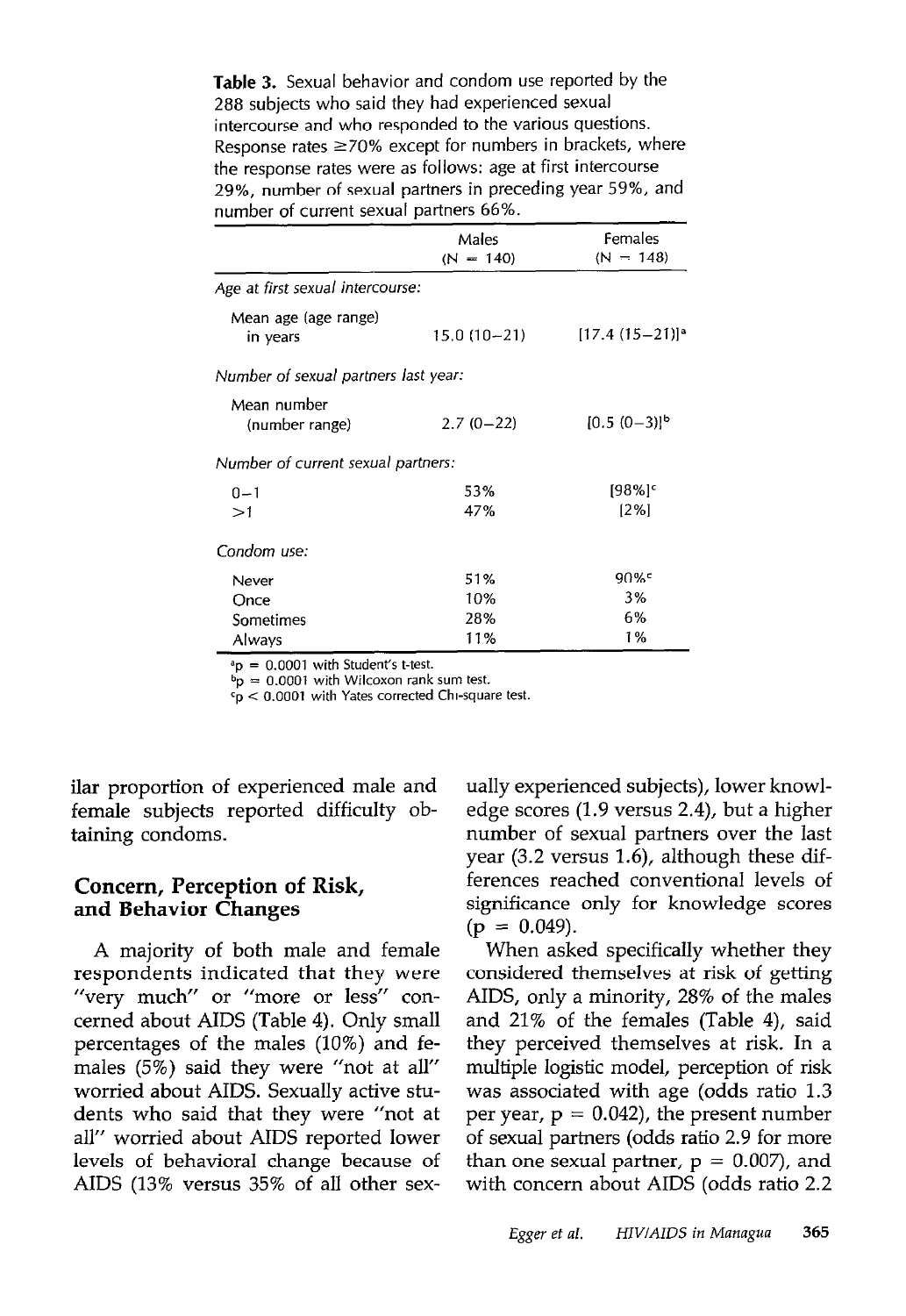Table 4. Worry about AIDS, perception of personal risk of getting AIDS, and AIDSprompted changes in behavior reported by those of the 451 study subjects who responded. Response rate  $\geq 80\%$  except for female respondents to the third question (in brackets), of whom 34% responded.

|                                                                                                                                                                                                                                |     | Males Females<br>$(N = 155)$ $(N = 296)$ |
|--------------------------------------------------------------------------------------------------------------------------------------------------------------------------------------------------------------------------------|-----|------------------------------------------|
| Are you worried about AIDS?                                                                                                                                                                                                    |     |                                          |
| Verv much                                                                                                                                                                                                                      | 58% | 61%                                      |
| More or less                                                                                                                                                                                                                   | 23% | 23%                                      |
| A little                                                                                                                                                                                                                       | 8%  | 11%                                      |
| Not at all                                                                                                                                                                                                                     | 10% | 5%                                       |
| Do you consider yourself at risk of getting AIDS?                                                                                                                                                                              |     |                                          |
| Yes                                                                                                                                                                                                                            | 28% | 21%                                      |
| No                                                                                                                                                                                                                             | 72% | 79%                                      |
| mathematic contract and the contract of the contract of the contract of the contract of the contract of the contract of the contract of the contract of the contract of the contract of the contract of the contract of the co |     |                                          |

Did you change your sexual practices because of AIDS?

| No  | 62% | [93%]               |
|-----|-----|---------------------|
| Yes | 38% | $17\%$ <sup>b</sup> |
|     |     |                     |

aQuestion asked to the 288 subjects reporting sexual experience.

 $b$ p = 0.001 with Yates corrected Chi-square test.

for "very much concerned,"  $p = 0.042$ ). No significant associations were found between perception of risk and knowledge scores or condom use.

The subjects who said they did not consider themselves at risk of getting AIDS were asked why. The most frequent answer, given by 30%, was 'because I choose my sexual partner;" this was followed by "no sexual relations so far" (28%), "because it is preventable" (16%), and "because I know about AIDS" (11%).

Students were also asked how AIDS had affected their sexual behavior. Thirtyeight percent of the nonvirgin males but only 7% of the nonvirgin females said they had changed their sexual practices  $(p = 0.001)$ . The changes most frequently cited were a more careful selection of sexual partners and use of condoms.

Reported behavior change was strongly associated with nonvirgins' worries about AIDS (odds ratio adjusted for sex 3.8 for "very much concerned,"  $p = 0.0005$ ), whereas the association between behavior change and the subject's perception of his or her own risk was weaker and not statistically significant (adjusted odds ratio 1.8,  $p = 0.14$ ). Again, no associations were found between behavior change and knowledge or misconception scores regarding HIV transmission or prevention.

#### DISCUSSION AND **CONCLUSIONS**

The survey reported here had a number of limitations. The student participants were not a random sample and therefore may not have been representative of Managuan fifth-form secondary students. However, only small and statistically insignificant differences were observed between the four schools, despite different school characteristics and a reasonably large sample size. This lends some credence to the idea that the sample was representative. Also, the questionnaire had been carefully pretested, so it is unlikely that comprehension difficulties introduced bias. Al1 in all, therefore, the results seem reasonably likely to reflect levels of knowledge about HIV/ AIDS possessed by Managua high school students in their fifth and final year at the time of the survey.

The validity of self-reported sexual behavior, however, a matter of concern in adult survey populations, is of even greater concern in adolescent groups (8). When perceived as a threat, questions about sexual behavior are often answered inaccurately or refused (8). This was underscored in our survey by frequent refusal to answer the more sensitive questions on the part of females, less in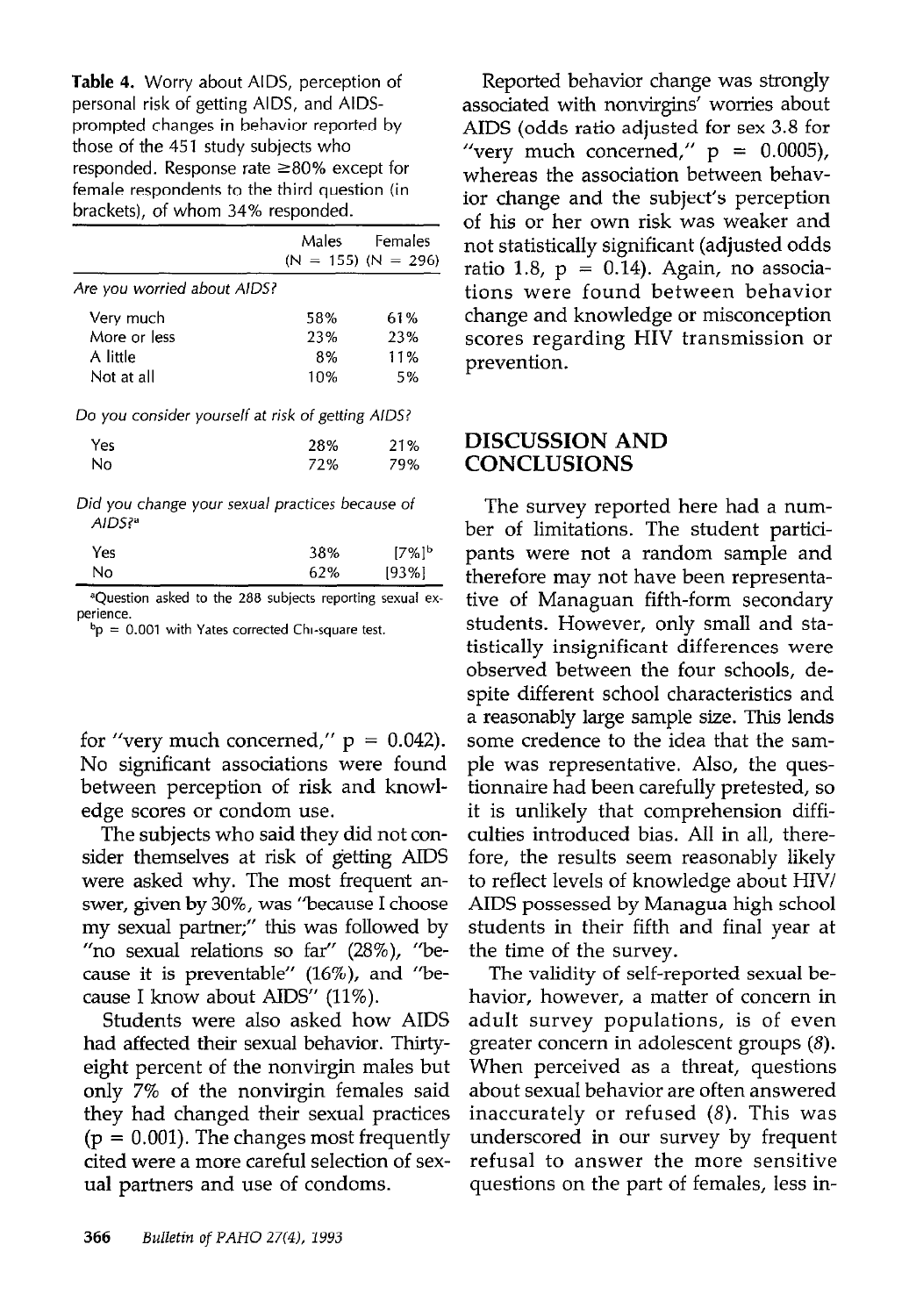formed subjects, and sexually inexperienced subjects. Among adults in the United States of America, the average refusal rate for assessment of the number of sexual partners over the past year is about 6% (9). In our sample, the same question was refused by 15% of the males and 41% of the females.

Within this context, it should be noted that premarital sex is socially unacceptable for females in Latin cultures, whereas for males "machismo" values encourage early sexual initiation and multiple sexual conquests (10). The sex differences observed-both in question refusal rates and in reported sexual behavior-may thus partly reflect sociocultural values attached to respective male and female behavior patterns.

The high level of our survey subjects' awareness regarding the sexual transmission of HIV is reassuring. However, the results also showed important knowledge gaps regarding other routes of transmission and preventive measures. Only a minority of the students even mentioned that condoms protect against infection, and misconceptions about AIDS prevention were rife. Over a quarter of the students believed that infection could be prevented through careful selection of their sexual partner. (This suggests that many were not aware of the asymptomatic latency period typical for HIVrelated disease, or believed HIV infection to be largely limited to people obviously engaged in high-risk practices.)

Levels of knowledge were found to be similar in the study populations at all four schools, despite those populations' different characteristics; but female subjects knew considerably less and held more misconceptions than their male counterparts. Lack of a school-based AIDS education program and differential access to alternative sources of information about AIDS may have contributed to this circumstance .

Comparison of our results with those of a 1988 survey of three Managua districts (6) indicates that our survey subjects had fewer misconceptions about HIV transmission and prevention than did the general 1988 Managua population. Although the methodologies used in the two studies were different, this is consistent with a finding of the latter study that misconceptions were much less frequent among the educated than among the uneducated (6).

Conversely, comparisons of our survey results with surveys of U.S. adolescents and students clearly indicate lower levels of knowledge in our sample. For instance, one U.S. survey indicates that in 1986 over 90% of the high school students in San Francisco knew about the sexual transmission of HlV, and 60% knew that condoms could prevent infection (II). In 1988, 85% of inner-city adolescents surveyed in New York City (12) and 91% of the New Jersey high school students responding to another survey (13) mentioned condoms. It is also noteworthy that in the United States, Hispanic adoIescents are less knowledgeable than their white counterparts (14), and that the risk of AIDS among people of Hispanic descent in the U.S. is almost three times as great as among whites (15).

Among the sexually experienced students in our survey, 49% of the males but only 10% of the females reported ever having used a condom. In the U.S., a majority of both male and female adolescents report experience with condoms (26). In Nicaragua and other Latin American countries, condoms are mainly used outside stable sexual relationships (6,17), and public opinion of the condom is ambivalent. These circumstances were reflected in the attitudes of our students, males commonly saying that condoms should be used with prostitutes, while females believed they were used for contraception. Frequent refusal by females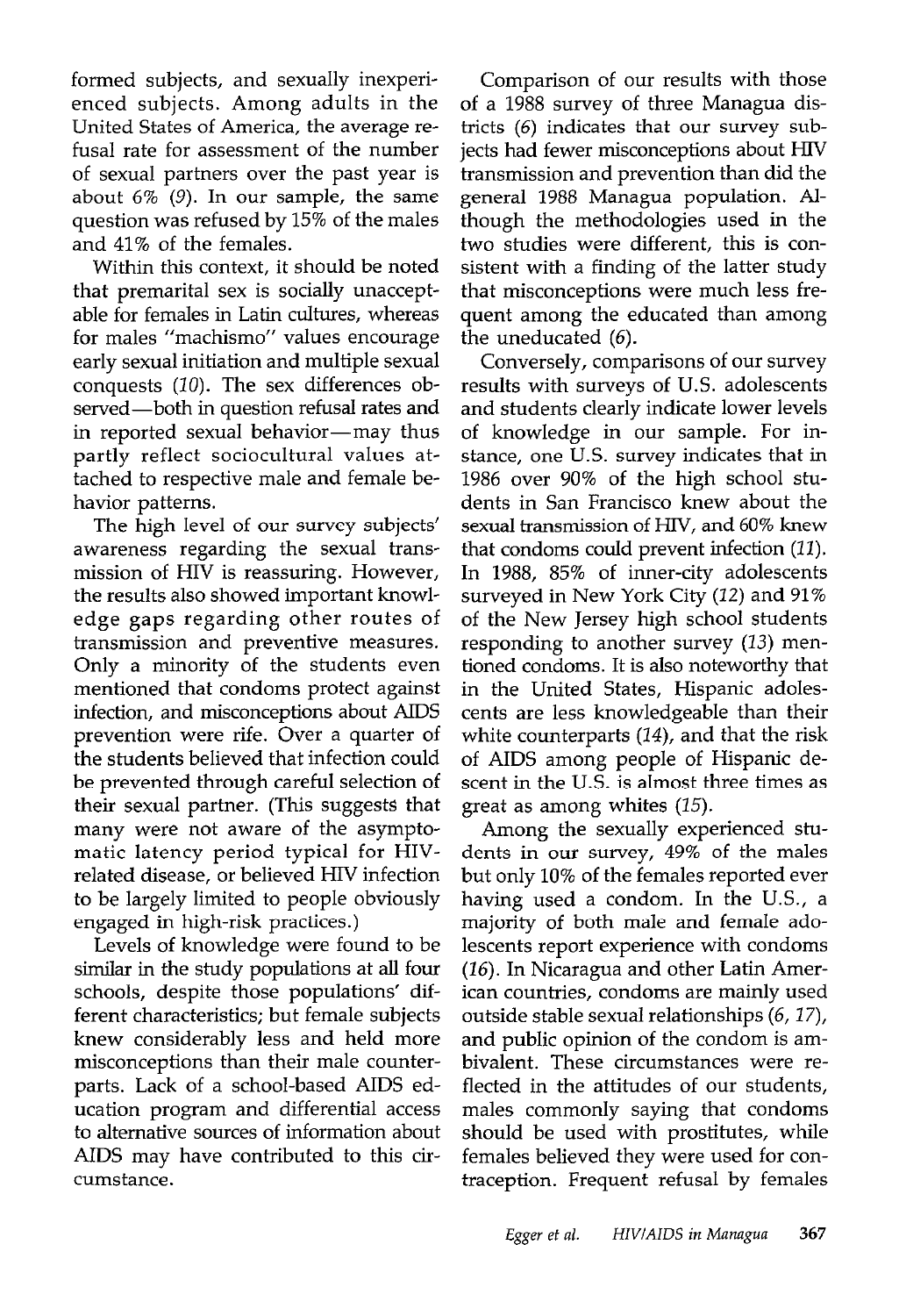to answer the question dealing with the difficulty of obtaining condoms indicates that buying condoms was totally unacceptable to a majority of our female subjects. (In a broader context, preliminary evidence suggests that condom promotion in Managuan motels may be suc $cesful-18.$ )

The great majority of our male subjects (90%) and 50% of the females reported having had sexual intercourse, but only a minority considered themselves at risk of contracting HIV and had changed their sexual behavior. While behavior change was associated with concern about AIDS, a minority of the respondents (who tended to know less about transmission and prevention of HIV) reported no concern about the threat of AIDS. In general, behavior change was not associated with levels of knowledge about AIDS.

Overall, the results reported here showed that levels of knowledge about HIV/AIDS among Managuan high school students were inadequate and pointed up an urgent need for a school-based program capable of addressing this problem. They also indicated that, to the extent possible, such a program should not merely seek to increase students' knowledge about AIDS but should include an explicit demonstration of the correct use of the condom, should address broader issues of sexuality, and should give special attention to the female role in sexual relations in terms of empowerment and equality. In this vein, it is noteworthy that a nationwide STD/AIDS education program developed by the Ministry of Health and targeted at the estimated 75 000 secondary school students in Nicaragua is now under way (19). It also appears likely, however, that the impact of school-based health promotion programs may be limited  $(20)$ , and so a dual strategy for reaching adolescents both in school and out of school is recommended (5).

#### REFERENCES

- 1. Low N, Egger M, Gorter A, et al. AIDS n Nicaragua: epidemiological, political, and sociocultural perspectives. Int J Health Serv. 1993;23:685-702.
- 2. Low N, Davey Smith G, Gorter A, Araúz R. AIDS and migrant populations in Nicaragua. Lancet. 1990;336:1593-1594.
- 3. Boyer CB, Kegeles SM. AIDS risk and prevention among adolescents. Soc Sci Med. 1991;33:11-23.
- 4. Montenegro T. La droga llegó al colegio Gente (Managua). 1992; Nov 13.
- 5. Cajetán Luna G, Bond LS, Zacarías F. Im plementing the Kingston Declaration: behavioral interventions for preventing STDs and HIV in the Americas. In: Bond LS, ed. A portfolio of AIDSISTD behavioral interventions and research. Washington, DC: Pan American Health Organization; 1992:304-309.
- 6. Low N, Aratiz R, Gorter A, et al. Conocimientos acerca de1 SIDA de la poblaci6n adulta de Managua. Bol Of Sanit Panam. 1992;112:319-326.
- 7. Breslow NE, Day NE. Statistical methods in cancer research. Volume 1: the analysis of case-control studies. In: International Agency for Research on Cancer. Lyon: IARC; 1980.
- 8. Catania JA, Gibson DR, Chitwood DD, Coates TJ. Methodological problems in AIDS behavioral research: influences on measurement error and participation bias in studies of sexual behavior. Psychol Bull. 1990;108:339-362.
- 9. Michael R, Laumann E, Gagnon J, Smith T. Number of sex partners and potential risk of sexual exposure to HIV. MMWR. 1988;37:565-568.
- 10. Carrier JM. Sexual behavior and spread of AIDS in Mexico. Med Anthropol. 1989; 10:129-142.
- 11. DiClemente RJ, Zorn J, Temoshok L. Adolescents and AIDS: a survey of knowledge, attitudes and beliefs about AIDS in San Francisco. Am J Public Health. 1986; 76:1443-1445.
- 12. Goodman E, Cohall AT. Acquired immunodeficiency syndrome and adolescents: knowledge, attitudes, beliefs, and behaviors in a New York City adolescent minority population. Pediatrics. 1989;84: 36-42.